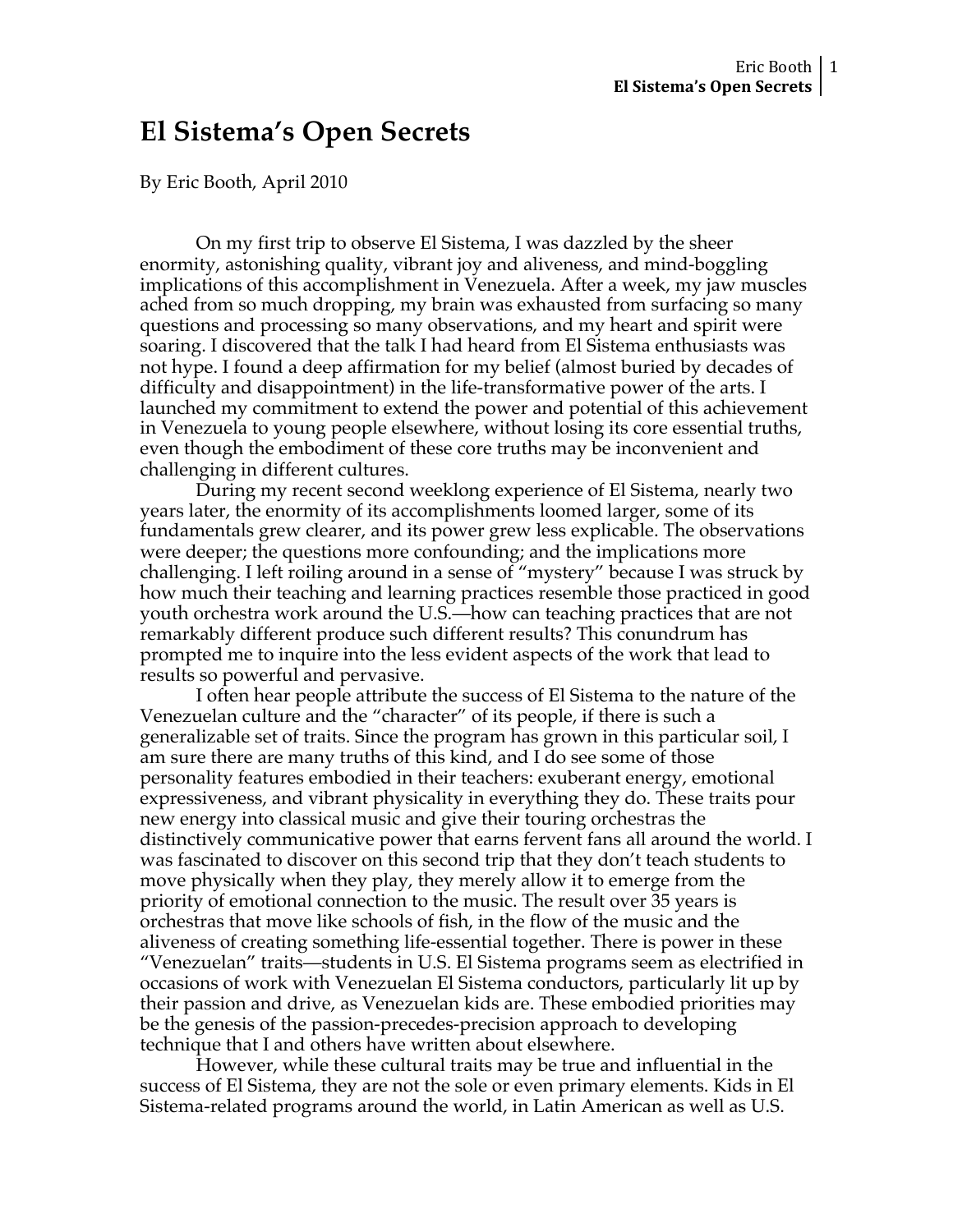and European cultures, are beginning to engage well in their cultural soils, probably as well as Venezuelan kids did 35 years ago. So, let's admit, admire and delight in those national character traits that nurtured the growth of this worldwide phenomenon, and take on the challenge and opportunity of cultivating those seeds in other national soils. And let's not accept the dismissive view sometimes aired that success of this kind is possible only in a relatively homogeneous culture such as Venezuela's (or throughout Latin America's, or Finland's or Scotland's). Heterogeneous cultures (such as the U.S.) have different but equally rich advantages to be tapped. That is part of the opportunity that awaits us as we bring the Venezuelan discoveries to life in our young people's lives.

In writing elsewhere, others and I have identified key aspects of El Sistema's success: The intensity of the work (including the sheer number of hours they involve kids, the intensity of the focus during those working hours, and the number of years of involvement). The quality and duration of student attention, and the force and durability of the motivation throughout that intensity. The start in early years and elegant transition into instruments and notation, all with an "ensemble" focus. The inclusion of family and community. The immediacy of the examples of success. The frequency of performing. The balance of personal emotional connection and focus on technique. The use of peer teaching and teachers in various roles. Those elements invite detailed analysis in order to support the discovery of success in other cultures, and the Abreu Fellows, scholars, researchers, and writers are delving into that work for the benefit of us all.

But there are other, less visible attributes of the Sistema which may be of equal or even greater significance. These are the philosophical and almostspiritual elements of the program that grow clearer in my reflection and two years of fascinated study and musings on this most significant arts-learning program in the world. It should be no surprise that philosophical and spiritual factors hold the key to El Sistema's success, since Dr. Abreu articulates and prioritizes these elements every time he speaks.

This essay focuses on the less visible attributes for three reasons. 1) They fascinate me. 2) They hold the deep power of El Sistema that we must tap if we wish to bring its transformative power to our children's lives. Copying the pedagogy and curriculum alone will not produce the transformative power of El Sistema in other countries. 3) They offer a direct challenge to our traditional Western music traditions. If we do not address these subsurface essentials, we build new structures on old foundations, foundations that have proven to have serious limitations that El Sistema has surmounted.

The truly radical promise of El Sistema is that it invites a rediscovery of the purposes and processes of classical music. As our field in the U.S. struggles to find the relevance of classical music to more than the small "arts club" percentage of our populace, El Sistema proposes answers that can change not only the life trajectories of our at-risk children, but the trajectory of our at-risk arts culture. One statement I sometimes witness in the U.S. makes my blood run cold. As some hear about how the program works in Venezuela, they say, "We already do that." No we don't. We do many things that look very similar to the teaching and learning practices in Venezuela. This essay hopes to illuminate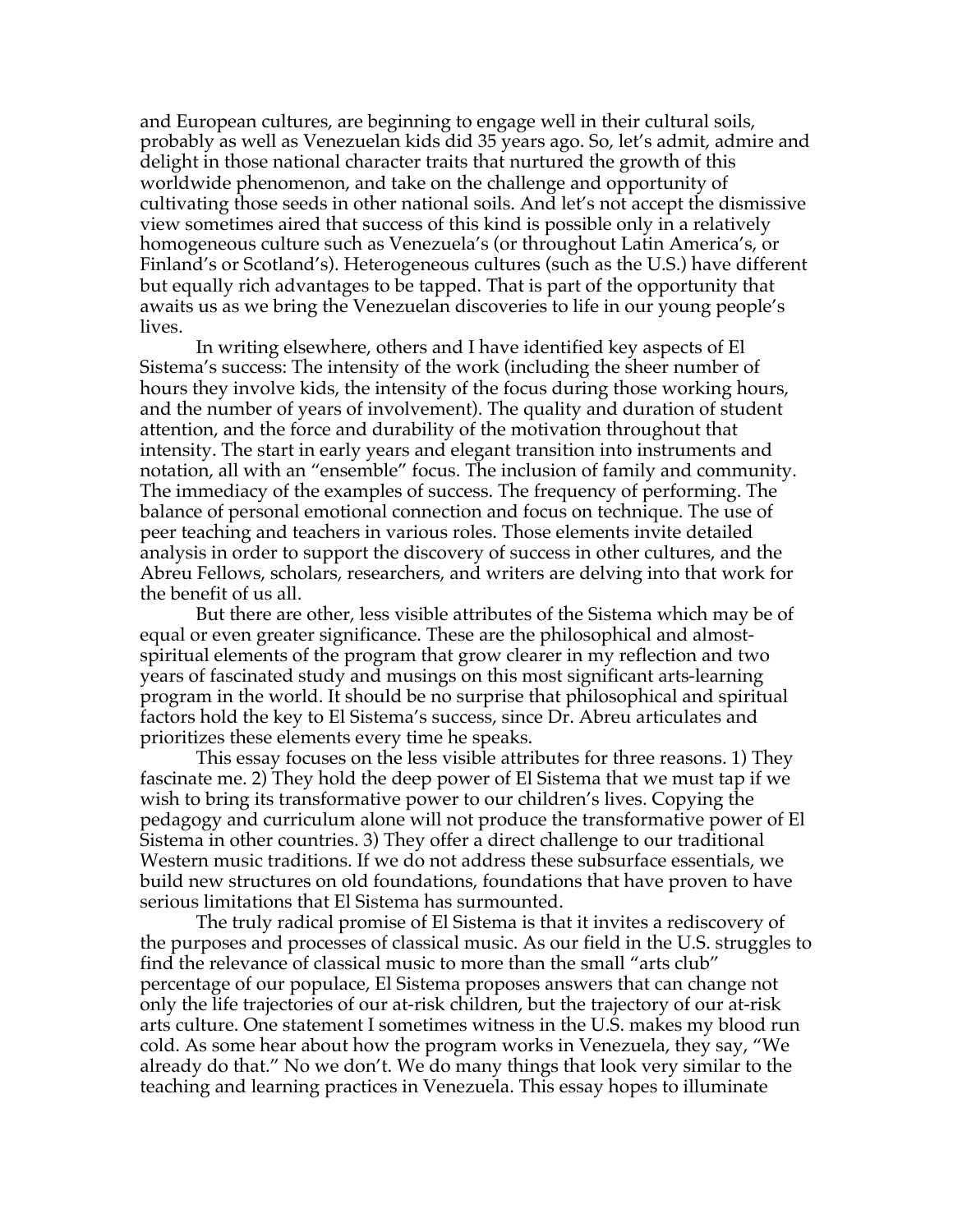what it is they are doing that is *not* what we already do, and what it is we must humbly, patiently commit ourselves to learn.

In this essay, I propose four ways in which El Sistema gains its power from less visible factors and wisdom accrued in its 35 years. I will stint an obvious and delicious element of encountering El Sistema—articulating its enormous accomplishments. Others are doing this, and doing it better than I can. The accomplishments seemed more astonishing on this second trip: the mindboggling quality of the playing at every level, the power of the student engagement and ownership of their learning, the effectiveness and inclusiveness of the learning atmosphere, the impact on families and community, the transformative influence on young people's lives, the vitality and innovative nature of a 35-year-old institution and its many players, the clarity and intensity of focus on the most important issues, the sheer vastness of the whole endeavor. I was touched to witness extraordinarily high quality listening everywhere I turned—from the way teachers communicate (often wordlessly and in complete alignment) with each other, to the near-constant full attention and quick response of students, to the to universal presence of empathy, curiosity and play. I often write imploringly about these learning and life necessities in U.S. education and the arts, while in Venezuela's El Sistema, they were on constant display as ordinary norms. I hope my chosen focus for this essay does not diminish the reader's awe at the quality and consequence of these accomplishments.

Here is a bullet point introduction to four under-the-surface aspects of El Sistema that give it such power. Following this list, I will unpack each of the four elements and describe why each is so potent and how each one challenges those who seek to plant the effectiveness of Venezuela's El Sistema in other soil. I follow these four separate (but not discrete) ideas with one perspective that brings them all together.

- Sustaining the dynamic tension between polarities.
- The inquiry of continual improvement.
- Embodying the mission—80% of what you teach is who you are.
- The power of beauty, craft and community.

### **1. Sustaining the dynamic tension between polarities.**

Psychologists tell us that people do not engage in acts of creativity from only the logical-processing parts of the brain, nor only from of the analogical (metaphoric) parts of the brain—we are creative only when both parts of the brain are concurrently active. We engage in creative work only with a kind of dynamic tension between seemingly opposed parts of ourselves.

Similarly, I find many aspects of artistic work involve a dynamic involvement of two seemingly opposite aspects. The great  $20<sup>th</sup>$  century physicist David Bohm said, "Any time you see seeming polarities, look for the greater truth that contains them both." Artmaking lives in that greater truth, and El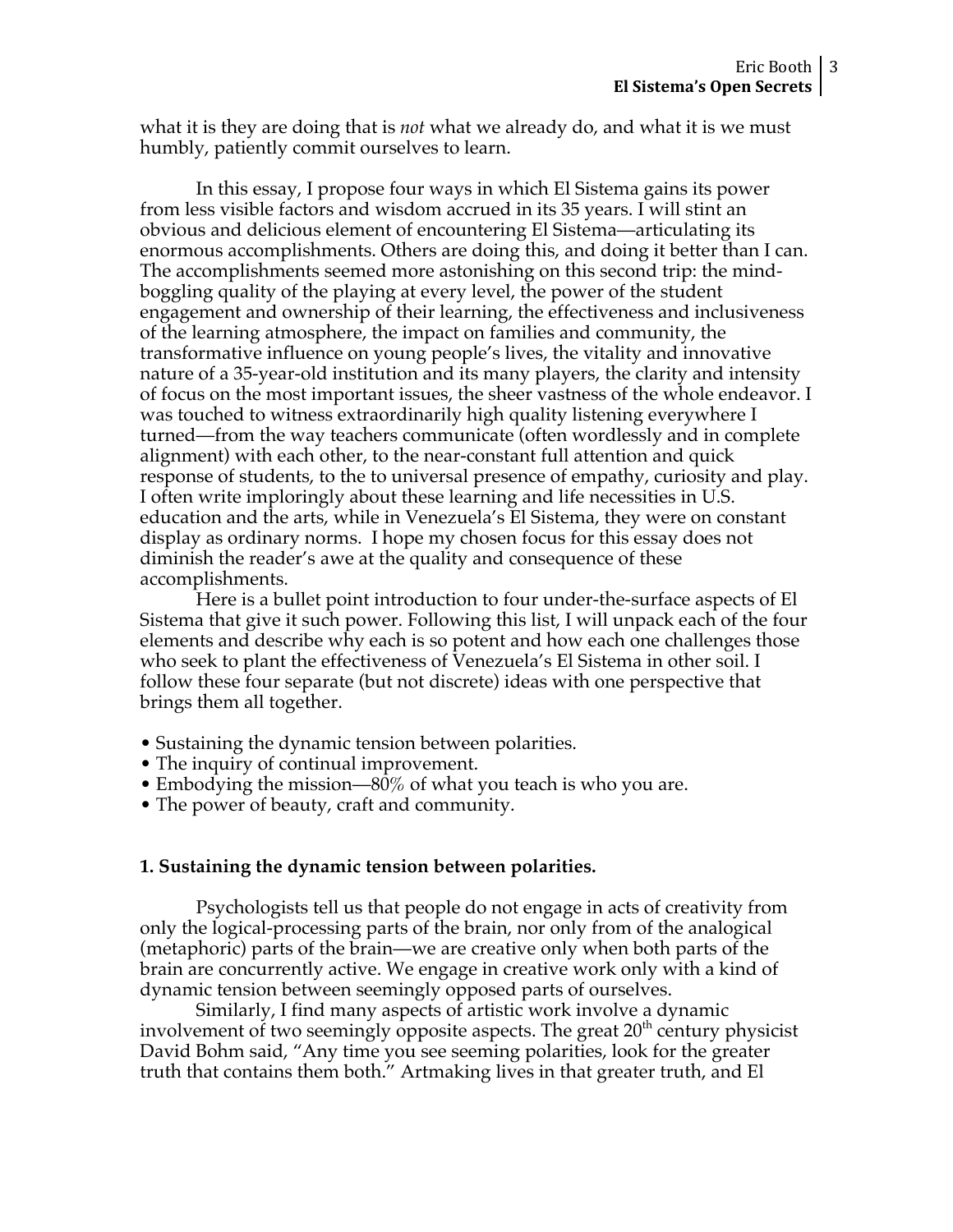Sistema has managed to make that dynamic balancing act a part of their institutional practice.

I recall a psychological research study some years ago, with a group of visual artists. Some were commissioned to make works of art, and there was testing of what kind of impact larger and smaller sums of commission money had, and what different kinds of commissions, and what no commissions at all seemed to do. They found that well-funded commissions prompted work that was less successful and creative than work made with no commission. And they found that the best work was made by artists who were commissioned with less than large sums, but who found that the commission requirements sparked them to do new or challenging work they wouldn't have done otherwise. Tension of seeming opposites—the "structure" of a commission with some requirements vs. the freedom that seems to produce better work. And yet, when these two energies work synergistically, you get the best work. That seems part of the reason El Sistema thrives—the active balance between opposing forces.

For example, the arts live in the ongoing tension between freedom and structure. We find in every nucleo that there is a lively balance between structure and customization. Administrators can describe the general structures of their program, and then they tell you that they violate their rules often when it benefits a child. For example they have age/skill guidelines for moving students up to a more challenging orchestra, but sometimes they will just move a kid up who isn't ready because they think it will stimulate his learning. They report having a standard set of pieces they play, and then tell you that they will take on new works if that particular group of kids seems interested in something else. When I asked about this, the answer was always about what is best for the children. Like the artist with a clear vision, who uses the freedom-structure balance to create the best work, the universal and highest goal to develop the whole child allows El Sistema educators to use their freedom and structure flexibly to fulfill their mission. In all big institutions, we create policies and practices to make things work; I have never seen an organization so ready to prioritize the needs of any given child over its standard way of doing business. There is an improvisational feel to the work, a pride in continual re-discovery of how to do things as they go. Dr. Abreu refers to this as "being/not being," the soul of the enterprise. This continual rediscovery of how to do things provides healthy aliveness with the balance of a structure the kids can rely on; "Guests are here! — so let's do a performance." Or "Our trumpet teacher is out today, so let's learn together without a teacher… Wait, an American trumpet player just entered, let's learn from him." Each nucleo has a learning sequence and structure, and they willingly set it aside when a good opportunity for an intensive arises (a special guest is coming, a particular piece is going to be performed in a short time and must be mastered fast), and everything stops and the intensive takes over the nucleo. As Maria Guinand says, "We plan extensively, so we can improvise well." As Dr. Abreu says, "We believe a certain level of chaos is important for us." I confess I am not sure all his administrators welcome the norms of chaos that Maestro Abreu enjoys, but they all go with the flow of it as an intentional part of their constantly-growing endeavor.

This same tension exists not only within each nucleo but also on the national level—there is a national structure and sequence to the learning program, and a kind of national curriculum, and yet the way it is adhered to,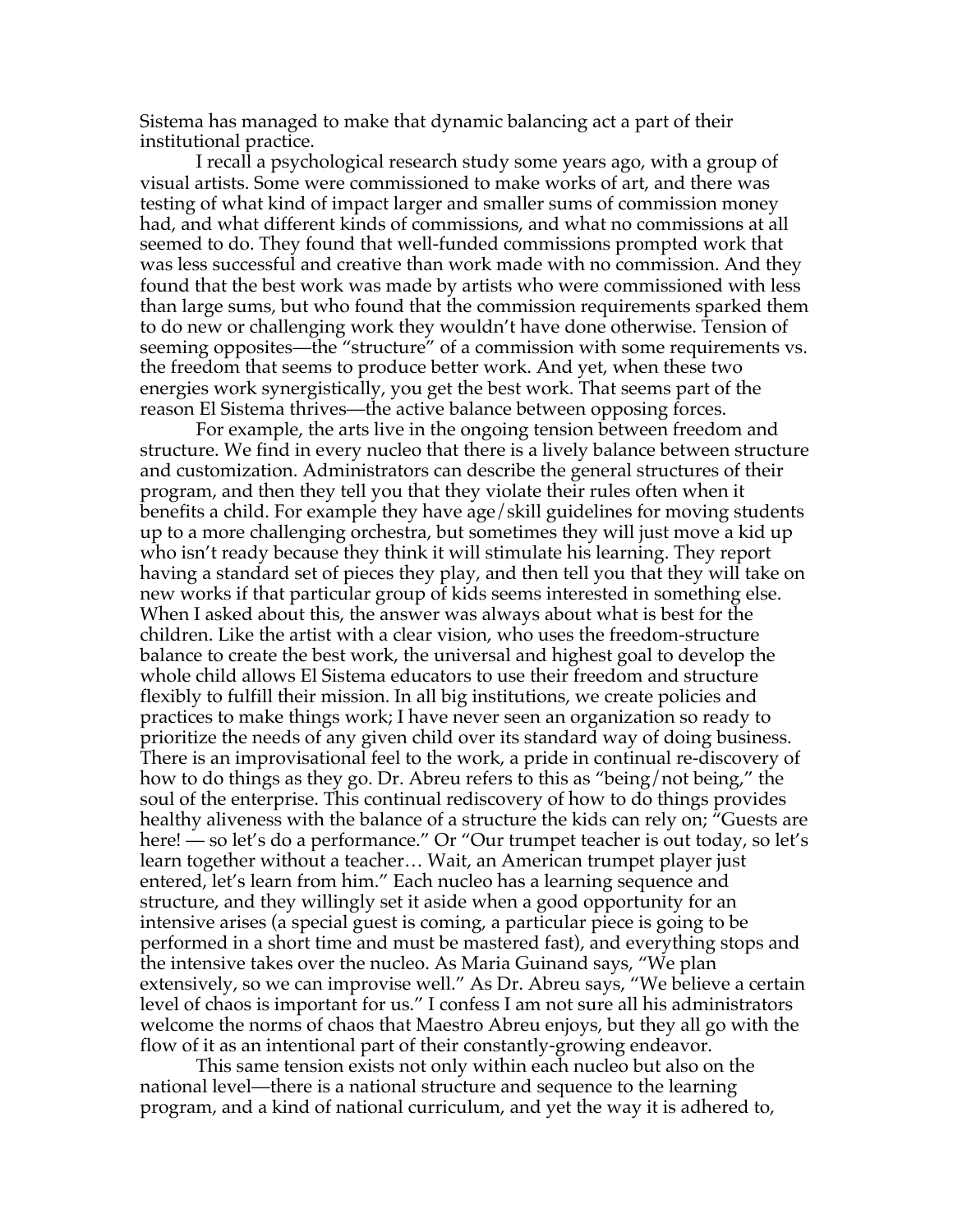adjusted, owned at each nucleo creates a vitality at the local level as they make choices that matter to them, and at the regional and national level as there is heterogeneity contributing the best ideas to the uber-endeavor they share. It is a truism from research that the greater the number and heterogeneity of the members of a group working on a problem, the greater the creative result.

Another fascinating pair of seemingly contradictory aspirations: the equity and excellence goals. This juxtaposition confounds American arts educators as they seem to preclude one another in practice here: 1) transform the lives of hundreds of thousands of at-risk young people through music, regardless of their abilities, location or background, and 2) develop youth orchestras that perform at, or above, the highest standards in the world. In the U.S., we almost despair at the difficulty of achieving excellence in breadth and depth at the same time. But the Venezuelan Sistema has created a synergistic coexistence between the child-development goals and the "high arts" goals.

Within the national embrace of El Sistema, they have an embedded "Academy" system, within which the most talented and musically motivated can participate to accelerate their development. Outside Caracas, the conservatory impulse may mean little more than precious private lessons for the most motivated students; yet this impulse funnels top talent toward conservatory tracks with extra lessons, and a conservatory like training in Caracas after they complete their high school years. It is comprised of a number of components, and brings students from all over the country to Caracas to delve deeply into the high-achievement track. But even these top students do not become selfabsorbed careerists depleting energy from the nationally inclusive endeavor— Gustavo Dudamel and Edicson Ruiz, their two most illustrious graduates, return regularly to teach and coach and work within both the nucleo and academy systems. This is the norm—success in the Academy track feeds expertise back into the "whole nation" track. This healthy and ongoing interplay of the two systems keeps them feeding one another, suffused with one another's strengths.

I see the dynamic interplay of seemingly opposed aspirations in the ensemble-all-the-time pedagogy, and the individual lessons that are prized. Students' identity as musicians is with the group. An Abreu Fellow asked a series of students in one nucleo the intentionally ambiguous question, "How long have you been playing?" Every child answered in relation to the orchestra they were in, not in regards to themselves as individuals—"I have been with the city orchestra for three years," rather than, "I have been playing flute for seven years." And yet, I heard tales of remote nucleos in which students will drive all night in order to get a private lesson. The passion in their motivation thrives in the dynamic interplay of precious opportunities of private instruction within the ensemble identity.

I see the dynamism of seemingly opposed directions in the musical choices. Everyone "knows" El Sistema is a "classical music" program; and yet, there is a lively presence of folk and popular music, even jazz appears in some places. Also, many new Latin American composers are composing hybrid music that defies category and fits with El Sistema processes. El Sistema is alive with music people love, that is the greater goal, and this makes it both a classical music program and, equally truthfully, a many-kinds-of-music program.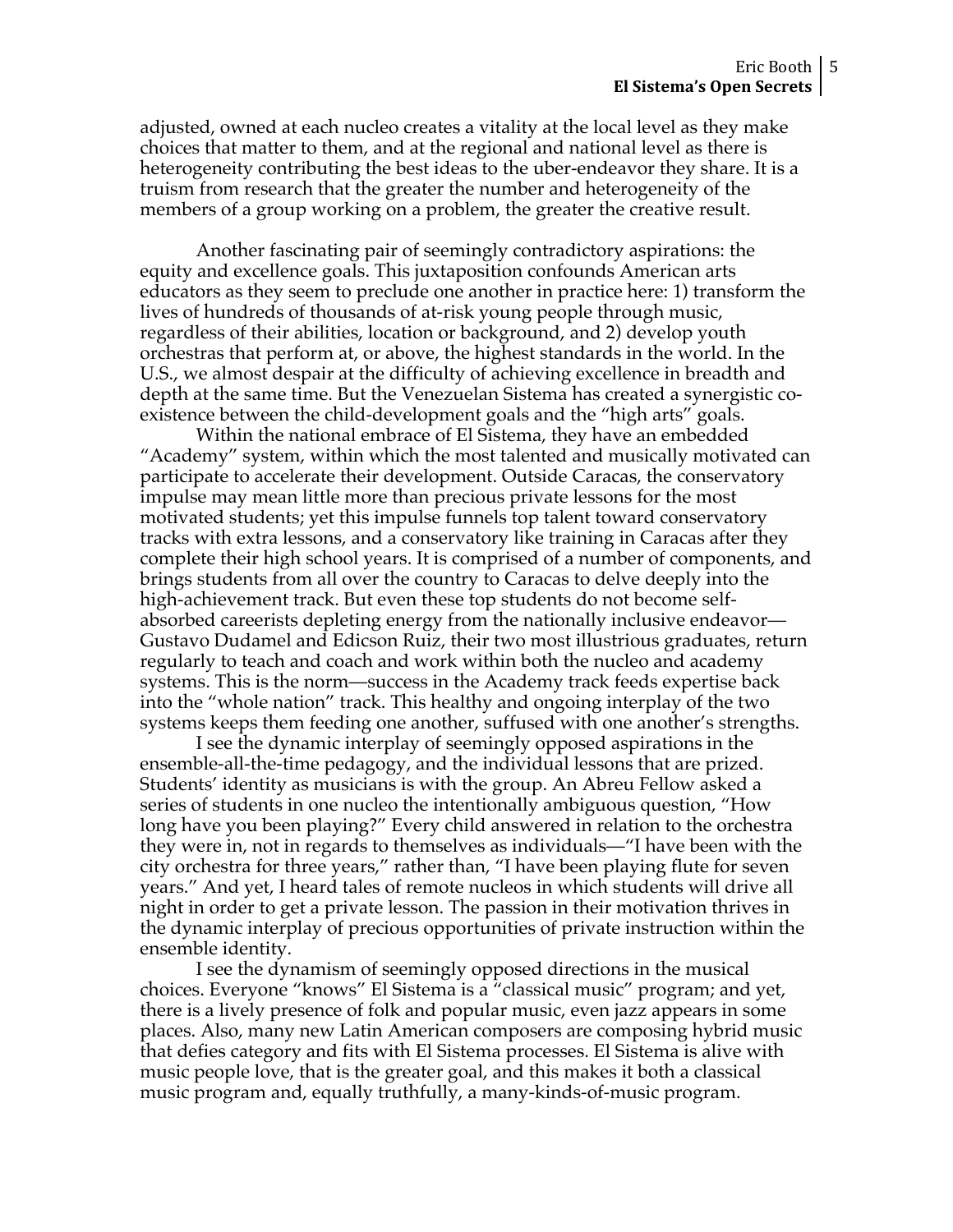This pattern of success *because of* rather than *in spite of* the dynamic interplay of opposing tendencies is an open secret of El Sistema's success, and vitality over the course of decades. This presents a challenge to us in the U.S. Our culture tends (for a variety of reasons, including preferences of funders) to pull programs and organizations toward a clear single identity, while multiple agendas, and ambiguous tension between them is considered bad organizational practice. And yet, many, probably most, of the excellent arts and arts education organizations I have worked with have had a rich complexity to their endeavor, finding a way to make seeming contradictions work to take them more deeply into the seemingly separate endeavors, and the larger common ground that is the shared center.

This pattern challenges us in the U.S. because our "nucleos" are not growing from a national center, but in many different locations with many different organizational identities. We do seem to share a similar vision and mission, but how can we stay connected enough to keep a dynamic tension between our unity and separateness? We have no history of success of this kind in the U.S.; indeed, the arts are famous for their separation and silo-ed identities. How do we create our own version of learning together while separate—so the sum of this movement can add up to something more than its parts.

### **2. The inquiry of continual improvement.**

Wherever the Abreu Fellows went, people descended upon them to learn from them. The Fellows had assumed they were going to observe and learn from El Sistema—that's not the way the Venezuelans saw it; here were fresh resources to be utilized, and they were hungry to learn. At one nucleo, Stan was giving trumpet lessons within minutes of entering the door. At another, Jonathan was conducting before he got his jacket off. At another Lorrie was improvising a professional development workshop for the teachers on group songs with movement within five minutes of the students leaving at the end of a long teaching day. At one, Dan was giving a trombone lesson that went on and on for hours; he finally said, "don't you have to be somewhere else?" The kid said he was supposed to be elsewhere an hour ago, but Dan was still willing to teach. In the U.S., the ethos of continual improvement is an oft-stated article of faith in many industries that is rarely fully embodied. El Sistema lives that article of faith so naturally, from top to bottom, from the youngest student up through Dr. Abreu's endless curiosity, that it is the very nature of the endeavor. Indeed, the energy of experimentation and aspiration is so palpable that El Sistema feels more like an inquiry than an institution.

This spirit of exploration appears in everything they do. The frequency of performing takes it off the occasional-destination pedestal, narrowing the gap between rehearsal and performance and making them both a healthy part of the larger exploration of getting better. The frequency of students attending performances of other ensembles, both more and less experienced than their own, places their work in a greater continuum. Indeed, they hear other ensembles perform the same pieces they perform sometimes, so they feel themselves as part of a growing process and not as a competitive entity. I have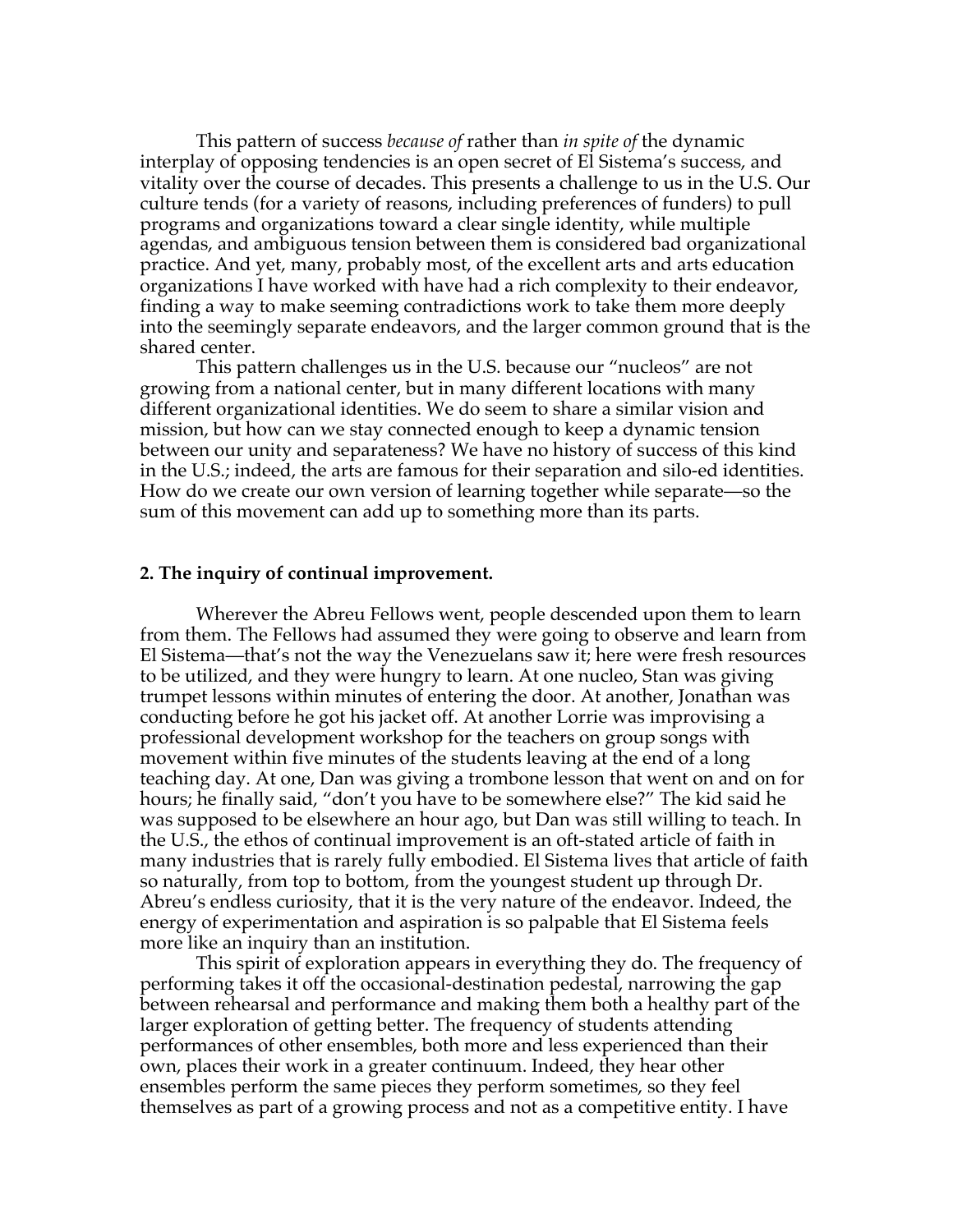described this elsewhere as the *proleptic curriculum*—the same pieces and practices revisited again and again over the years, accruing greater meaning each time, and providing opportunities for deep self-assessment of growth and satisfaction in success. The proleptic curriculum is a practice that serves inquiry in a deeply effective way.

At the end of the Abreu Fellows' two months of travel in Venezuela, what was the response from the El Sistema leadership to their experience? There was a celebration of sorts, but it took the form of a request for the Fellows to take some time and pull together their thoughts and then report to the Venezuelan leadership, to Dr. Abreu, what they had learned, so El Sistema could get better.

This is exactly the worldview I find in the best arts learning programs; indeed it is one of the consistent features the Harvard Project Zero study *The Qualities of Quality* found to be evident in the best U.S. programs. This is a clear call to the El Sistema movement in the U.S.: Your goal is not to create a program; your program is the laboratory in which everyone involved learns how to get better and accomplish the vision and mission in ever better ways. Every site is a lab in the U.S., and we must become effective as a network of learners if the inquiry is going to fulfill its potential as a movement. Similarly, professional development is not a special occasion for your faculty; if you wish to learn from the Venezuelan model, your entire organization is an embodiment of yearning to transform the lives of needy kids. Every class, every conversation, is a chance to learn.

## **3. Embodying the mission—80% of what you teach is who you are.**

This is a deep truth of teaching: 80% of what you teach is who you are. Yes, curriculum and pedagogical practices are important, an important 20%. What finally counts the most is the person in the room, and not just the way she teaches, but the way she thinks, listens, responds, notices, formulates questions, reflects, dresses, plays, radiates energy, etc. Think about the great teachers in your own life—it was not the quality of their handouts that made you change the direction of your life. That is why great teachers can illuminate subject areas you adore as well as areas that don't initially seem particularly interesting—Leonard Bernstein made me interested in esoteric aspects of musicology far beyond my depth; Stephen Jay Gould made me care about the shoulder humps of Irish deer; Byron Katie makes me question things I thought I knew for sure about myself.

In recent years, I have become increasingly interested in the depth of that truth about the 80%. Our cultural understandings pour through our teaching in ways we don't even consider. I have come to admit to the depth of this truth from my impact as an artist/creativity teacher in corporate settings to the delicate work of surfacing unconscious prejudices in racism awareness training. An individual's history as a learner, which includes the traditions of teaching we have experienced, deeply shapes the hundreds of choices, conscious and especially unconscious, we make as teachers. We tend to teach the way we were taught, for better or worse; and even if we react against the ways we were taught, we are still informed by them in many ways, such as how we frame questions, conceptualize the very task of learning. For example, even as I taught high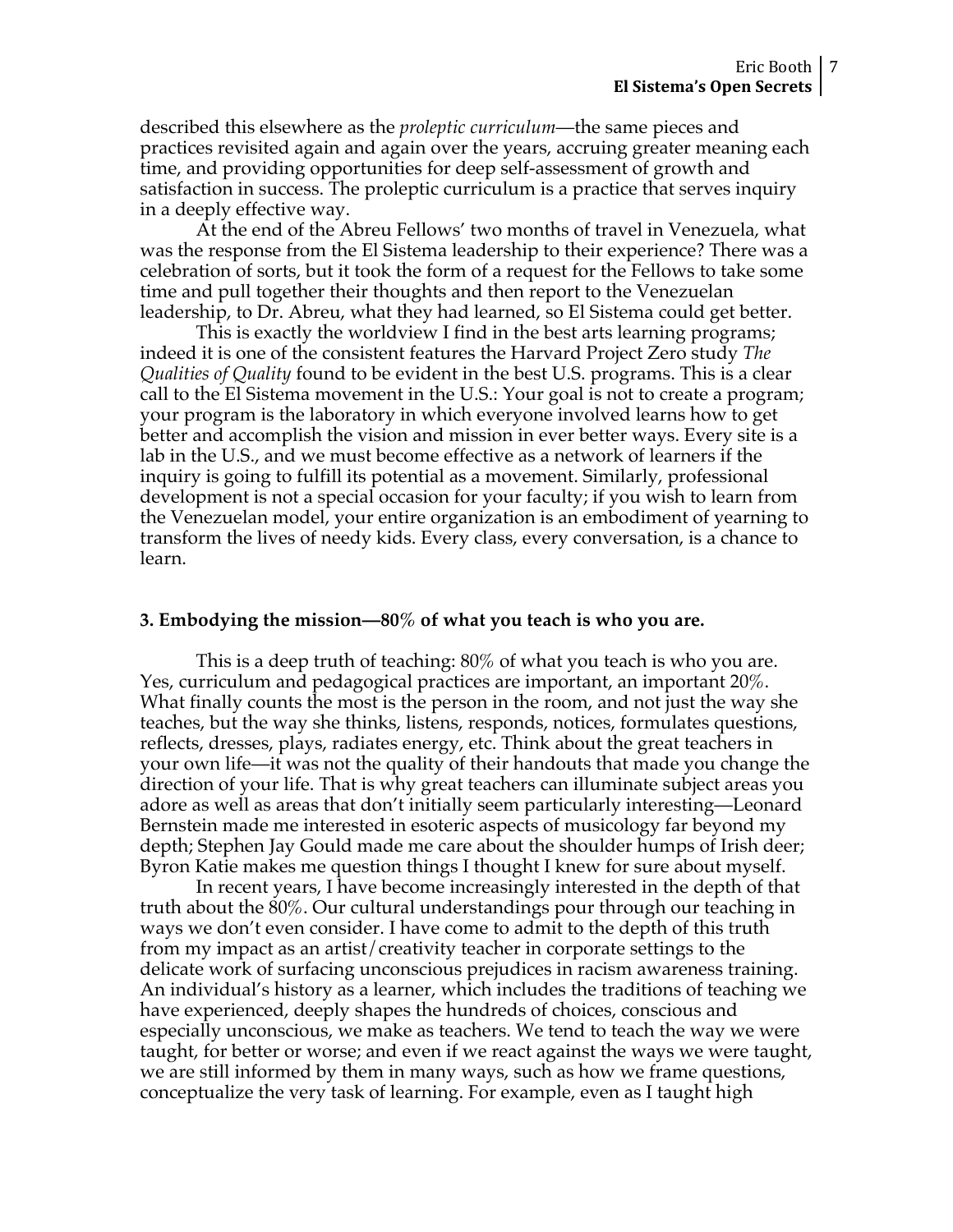schoolers in rural Tanzania, bringing my most open heart and wise curriculum, I was delivering western views and frameworks that they felt clearly. I think those three weeks were a positive experience for them, and I hope I didn't inadvertently do some damage with my unconscious embedded colonial values. For example, my well-intended goal was to support the written and theatrical expression of their individual worldviews. When they struggled to access and refine certain personal beliefs, I supported and encouraged them, barely considering whether their struggle involved a cultural norm I was disturbing. It seemed like a basic human right to me—to know and express your truth. In hindsight, my good intentions and resulting pedagogical choices, which were engaging and effective, contained so many levels of my own background understandings, American values and expectations, that it has taken me years to realize how deep and complex the impact of my 80% actually was. Not to mention the fact of my being a white older male, one who could happily co-teach with, and be teased by, a gifted Tanzanian twentysomething woman. Not to mention the brevity and intensity of the three week encounter that had a "performance" goal. Layer upon layer of influence in my  $80\%$ .

I bring these thoughts to the marvel of El Sistema. One of Dr. Abreu's open secrets, presented consistently in his talks, is the spiritual truth that lies at the heart of the musical art, and the primacy of the whole endeavor: El Sistema is dedicated to loving children into wholeness, and the open secret is that they have learned how to do it well through music. Indeed, the single most challenging statement one might make about El Sistema's success is that they have learned how to love their neediest children well in the 21<sup>st</sup> century. In the U.S., we must pause and admit that we do not know how to do this—no, we do not already do this—and we would do well to humbly set aside our pride and learn their success from the ground up.

They have achieved this not through the 20% of El Sistema we can videotape and document, but in the 80% that their 35 years of practice have infused and refined into the understandings, mindsets, unspoken expectations, voice of the heart and gut that create the life of these nucleos. Since a large majority of their teachers are now products of the system, the depth of the resonance of knowing how to love children into wholeness fills every hardworking hour of practice, every session with the not-so-great teachers, every brand-new nucleo that has no established atmosphere or identity but brings in the teachers who carry this spiritual value system into every formative minute. This is why their teachers can seem demanding, can drive rehearsals hard with little overt affectionate expression, can get so much done—because everything about the nucleo affirms for each child that they are loved for who they are, not what they do, and that the subtext of all the work is joy and goodness.

This deep spiritual truth about the depth of knowing how to love children well in the 80% of El Sistema presents the ultimate challenge for us as we consider how to bring the transformative power of that work to American cultural soil. Even if we replicated their 20% well, faithfully re-manifesting all the practices and institutional structures, *and* added our own natural love of children to bring the work to life, we would still have much to learn, over years of humble discovery to find out how to love children well into wholeness through music in the U.S. Compared to their 35 years of fierce dedication to this priority, we have gunk in our system. We live in a culture that presents serious challenges to the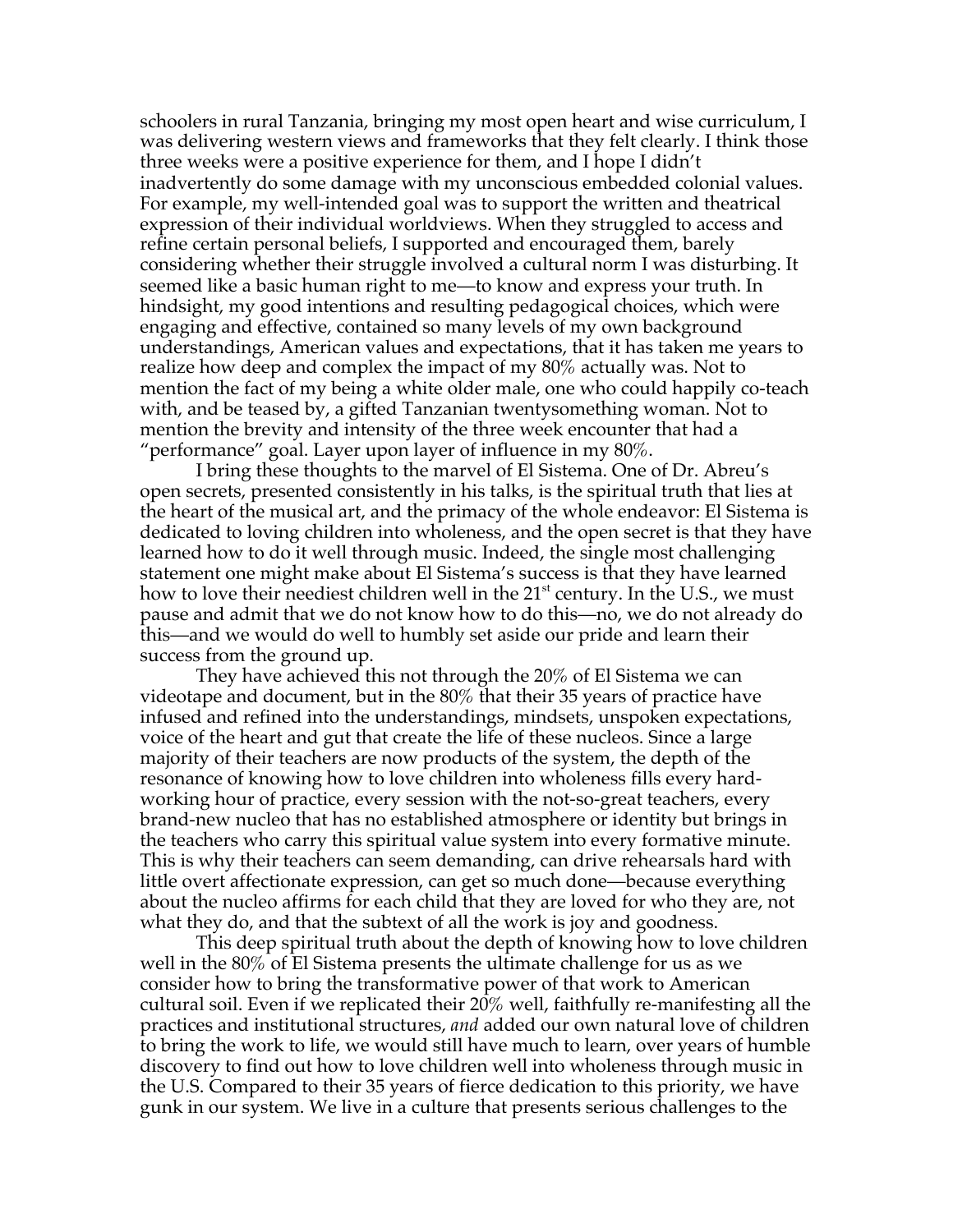natural processes of holistic learning, of learning anything that takes years of high-priority dedication, of learning predominantly within ensemble, of learning things that aren't at least partially career-focused. And those are not even the most serious challenges.

The biggest challenge lies in us, the leaders, to delve into our own 80% to unpack the understandings, embedded assumptions and expectations we bring to learning in music. Yes, we probably all love children and believe we can love them well. However, almost all of us come from a Western training tradition, which has shaped us, deeply, in ways we only partially recognize. What was done to us as learners, how we came into music, informs the way we bring young Americans into El Sistema related learning. I see a lot of unloving practices embedded in the Western music training traditions. In order to tap the potential presented by the Venezuelan example, we, the founding leaders in the U.S., must be willing to delve into those innate practices, unconscious understandings, language, motivational practices, assumptions and early priorities, and see how we might change our most familiar practices to love children well, the way the Venezuelans are showing us. This is a difficult, longterm challenge; one that will require personal commitment that may seem touchy-feely or too personal at a time we are all under demand to make decisions and produce results.

Also, we are rightly proud of our musical capacities and accomplishments, and want to bring the best of what we know to the kids and colleagues we love. I assert that unless we are willing to dedicate ourselves to this kind of lifelong deepest-inquiry-based learning, we are not being the leaders we are called upon to be. Indeed, I now believe that unless we are willing to examine and commit to evolving the deeply embedded understandings and expectations we bring to this work, we will ultimately fail to gain the power of our inspiring forebears in Venezuela to love our children well. Unless we become our own distributed version of Dr. Abreu, holding fiercely to the highest goals, which translate into the thousand nuances of practice and tradition we will develop, we will become a good musical learning program that does good things for those lucky kids who have time in our nucleos, but we will fall far short of this chance of a lifetime we have been given. El Sistema in the U.S. will find its potential in the ways we can open up the moments of teaching and learning music beyond the ways we were taught. What are the deep expectations and aspirations underneath every rehearsal, underneath the start of every class, at the core of the sectional work? Those who have been in such work in Venezuela know it looks like regular sectional work, but how do we infuse those ordinary occasions in an American nucleo with the atmosphere that loves kids into wholeness?

The most essential learning curve for El Sistema to succeed in the U.S., at anywhere near its potential, is in us, its leaders. As we recreate our own ways of coming to the work, as we infuse Dr. Abreu into our own thinking, and designing, and communicating, and planning—all the organizational and pedagogical work we have in front of us—we will transform the 80% of us who will set the trajectory for those who follow for our next 35 years and more.

I have never heard of a more complex challenge asked of young leaders: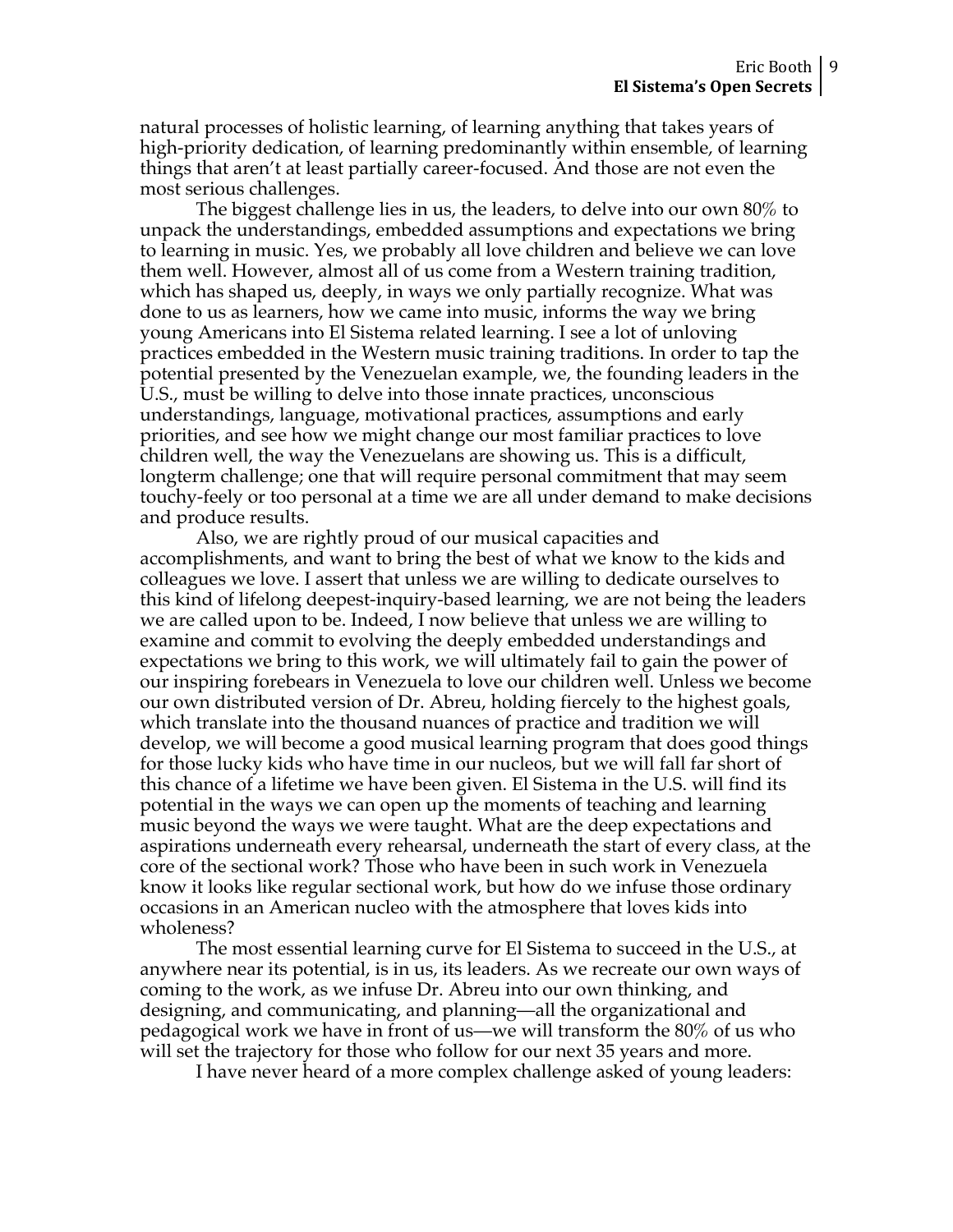- to bring a movement to life in practical ways, a movement that is complex, difficult, and must remain joyful and engaging and successful, and concurrently…
- to build that future not only on a rock of your background knowledge, but rather on an ongoing admission of what you don't know, and a selfgenerated commitment to the rediscovery of ways to love young people holistically and effectively through music.

I believe the ultimate success of El Sistema in the U.S. is entirely dependent on our willingness to transform who we are as we lead it.

## **4) The power of beauty, craft and community.**

As I and others have written, one cannot overestimate the impact of the sheer number of hours students log in nucleos—20 hours a week is not uncommon (fewer hours for the littlest learners). This comprises the majority of their discretionary time dedicated to one place and one arena of exploration and endeavor. Over years, I have come to appreciate the subtle formative power of logging so many hours engaged in community, craft and beauty. In *Outliers*, Malcolm Gladwell writes of the significance of logging 10,000 hours of highly attentive practice as a general entry gateway to beginning to make high quality choices and contributions to any field. Venezuela is nurturing hundreds of thousands of individuals who pass that threshold, entering the zone of expertise in which artistry and excellence begin. I notice three opens secrets to the impact of marinating kids in orchestral exploration as they grow up: the orchestra community, the participation in the dialectic of art and craft, and the engagement in beauty. Let me touch on each of these.

Dr. Abreu often speaks of the orchestra as a model of effective, almost ideal, community. Imagine spending such a significant part of one's formative years inside a high-functioning community that undertakes and succeeds in enormous challenges, that honors all its individual members, that is interdependent, focused and fun, inculcates the habits of mind and heart and beliefs about who one is and what a group can do. That changes the trajectory of a life, of a whole generation. This is true even if other parts of that life are far less than ideal—as Dr. Abreu states, spiritual abundance overcomes material scarcity. Indeed sports may be able to make a similar case for a high functioning community, and yet sports tend not to show such radical improvement in short periods of time, cannot embrace 200 players on a team, and do not take on the variety of challenges found in an orchestral repertoire. (More Venezuelan young people area in El Sistema than in organized sports—in a sports-mad nation!) How does it work that so many hours spent inside a highly functional community create better people? A fuller answer to that question lies in the hands of psychologists, but I derive a sense of the causal connection from this quotation of Iris Murdoch: "Anything that alters consciousness in the direction of unselfishness, objectivity, and realism is to be connected with virtue." And spending thousands of hours throughout the growing years dedicated in unselfish, full collaborative commitment to the power of creating excellence and beauty together seems to create healthy individuals.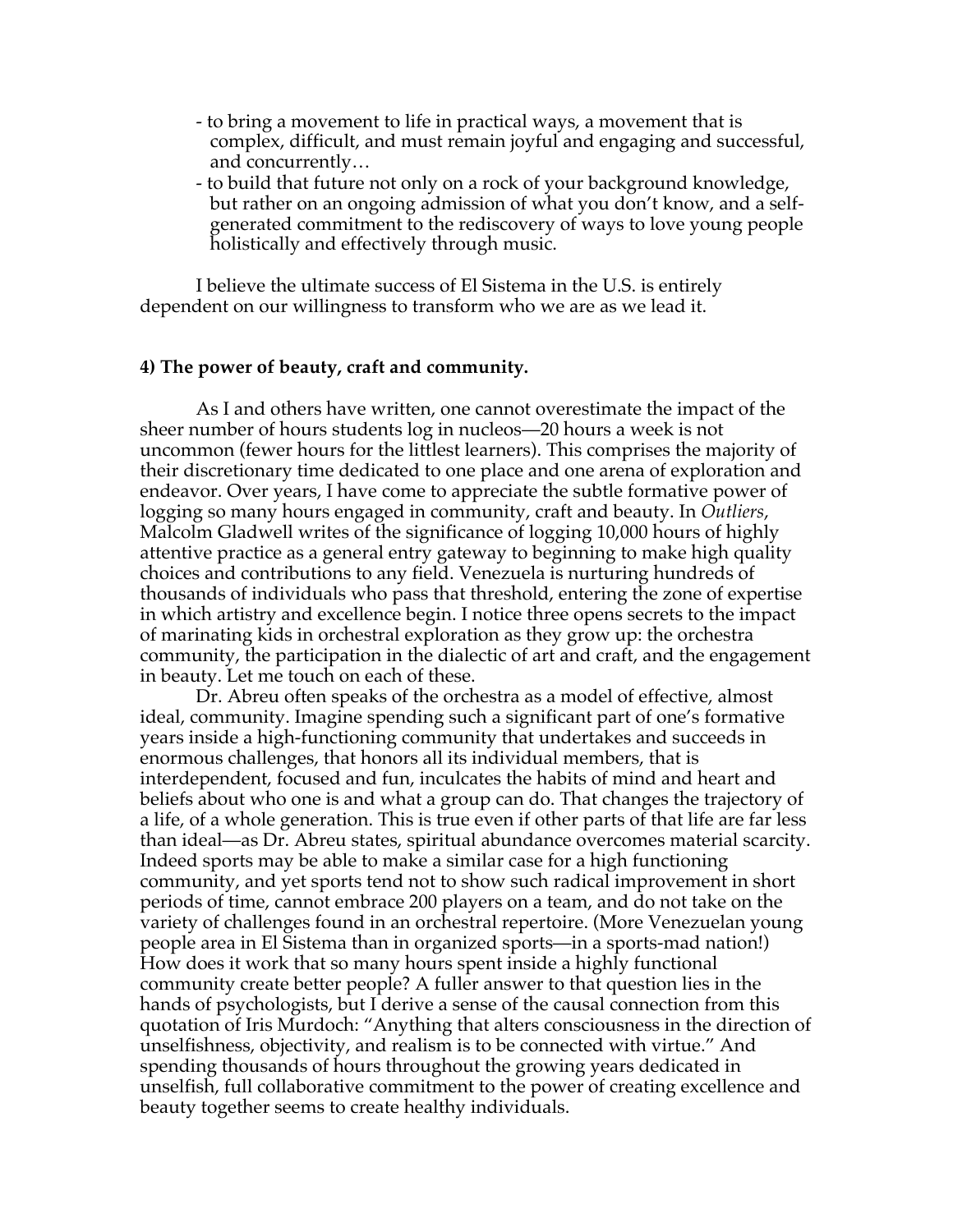Well-trained musicians everywhere affirm the impact of spending enormous numbers of hours dedicated to the development of craft. We cannot overestimate the formative impact of growing up in El Sistema amid an endless parade of occasions in which you offer evident demonstrations of your personal competence and your group's competence. Hundreds of times each student has faced a daunting challenge, has navigated the path of self-correction with caring support, to achieve success. This leads to the simple phrase I heard Gustavo Dudamel use the first time I met him, "every child feels like an asset." Craft grows within the enabling constraints of deep traditions and demands of instrument and music. The constraints limit free exploration within rehearsal, but they channel exploration to go deep. Ensemble music, and good instruction, produce satisfactions and confidence that free exploration cannot. While in the U.S. we tend to value free invention and wide experimentation in the arts, El Sistema invests in the truth that any activity raised to its highest level of expression becomes an art, like the art of bricklaying and the art of playing Bach. The fullness of the emotional and physical investment in playing music that is El Sistema keeps the craft development vital and relevant, so that it doesn't become a focus on developing technique, but rather the development of craft in order to achieve the goal of powerful expression in music. Craft to attain art. Art as the inspiration to develop craft.

I have also been musing about the impact of spending so many hours of growing up dedicated to, and inside the creation of, beauty. Music, particularly the emphasized repertoire in Venezuela, has power—concentrated, visceral, joyful, magnificent expression. There are many ways of describing this central aspect of art, but I will use the term beauty.

Please note that I am discussing the *experience* of beauty, not just the presence of beauty—indeed, there are many people who live with much beauty, but who miss the high impact personal experience it invites. The experience of beauty includes both the participation in the creation of it (and awareness of the beauty one is involved in), as well as the perception of beauty. Two of the powerful patterns of El Sistema are: 1) the frequency of performance—the frequent intentional creation of beauty to contribute to others (as opposed to our U.S. reliance on rehearsal preparing for more occasional, set-apart, occasions of sharing beauty with others), and 2) the frequency of attending performances by others, including more experienced ensembles whose skill invites an expanded and highly satisfying perception of beauty. On my first trip to Venezuela, I observed a pair of dating 15-year-old violinists at a concert of Penderecki music. As good as the playing was, I was less than spellbound. The teenage couple in front of me would lurch forward in their seats during sections of particular interest, grab one another's hands in spontaneous excitement at what they were seeing. They were in love with each other, and with music, as I found things to appreciate in the music but had an appraising cerebral experience rather than the personal-consequential engagement with beauty enacted in front of me by the El Sistema dating couple.

Consider these attributes of the experience of beauty in the light of young people spending most of their free time inside this world: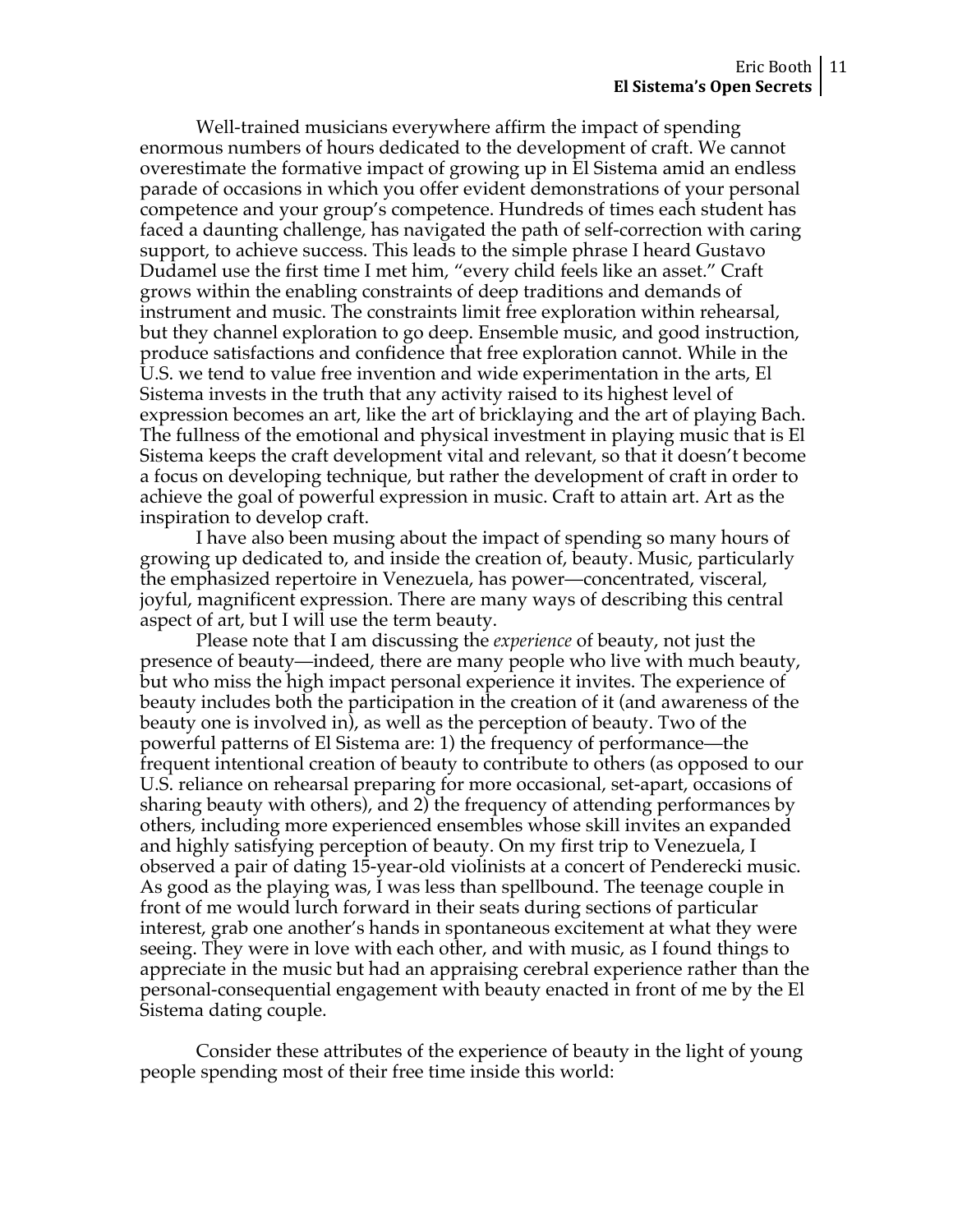- The experience of beauty begets the impulse to create beauty. This impulse provides a healthy haven for the spirit in daily life, even stressful or materially-constrained daily life, coexisting with other, less beautiful, impulses that modern life is stuffed with.

- Beauty lives in abundance. Functioning within a market economy of money and commercialism (and a majority of El Sistema students experience material scarcity on a daily basis), El Sistema embodies the "gift economy" in which gifts must be passed along to have value, forge bonds that outlast "contractual" exchanges, and which connect people across time and space. A full life for all kids requires escape from the brutality of scarcity, which is so often spiritually damaging, with a sustainable sense of material sufficiency (rather than the commercialized hunger for more) and a palpable sense of spiritual fullness. I believe Dr. Abreu is right when he claims that spiritual abundance can overcome material scarcity, and the experience of beauty is an effective gateway to that land of plenty.

- Beauty lives paradoxically in two time frames, the immediate and the eternal; and experiencing this paradoxical reality provides essential nourishment for the challenges and aspirations of the human condition. Inside the music and its immediate challenges and processes, these young people feel like a vital part of a long important tradition. This is wisdom. Etymologically, beauty means "the good"; and this participation brings one inside the eternal aspects of goodness. It fosters a more capacious regard for the world. It cultivates caring about such bonds in an expanded sense of the world; this is empathy. This is a powerful tonic to drink daily while growing up.

- The experience of beauty expands the definition of beauty, makes it more inclusive, which enables us to actually see a more beautiful world in which we live. Not only are El Sistema musicians welcoming and delighted by a wide variety of good music, they report being happier in life in general. When we asked students why they like to play in their orchestra, they almost all reply with some version of, "I love the sound of the orchestra." Their growing up is marinated in that sound, in its breadth and innate goodness.

- While modern culture provides many stimulating and gratifying occasions, the experience of beauty moves us beyond the want-get exchange into the yearning that carries over time, over boundaries, into a sustainable generative participation in life's many kinds of opportunities. Beauty carries greetings from other worlds, and when we receive them in experiencing beauty we enter an expanded, inclusive present tense—reaching back to re-connect with the past by recreating it anew in the present. I often say that paintings and written compositions are tombstones marking locations where significant acts of humanity once took place, and they await live attention to bring them back to life. Just playing old music doesn't accomplish this miracle, but the experience of the beauty of the music does.

- The beauty made in a musical ensemble is concurrently an individual and a community responsibility and success. As Dr. Abreu says, it models the ideal civic relationship, where we take full responsibility for our own part in deep, complex accord with others who do the same, and together we create something extraordinary and valuable.